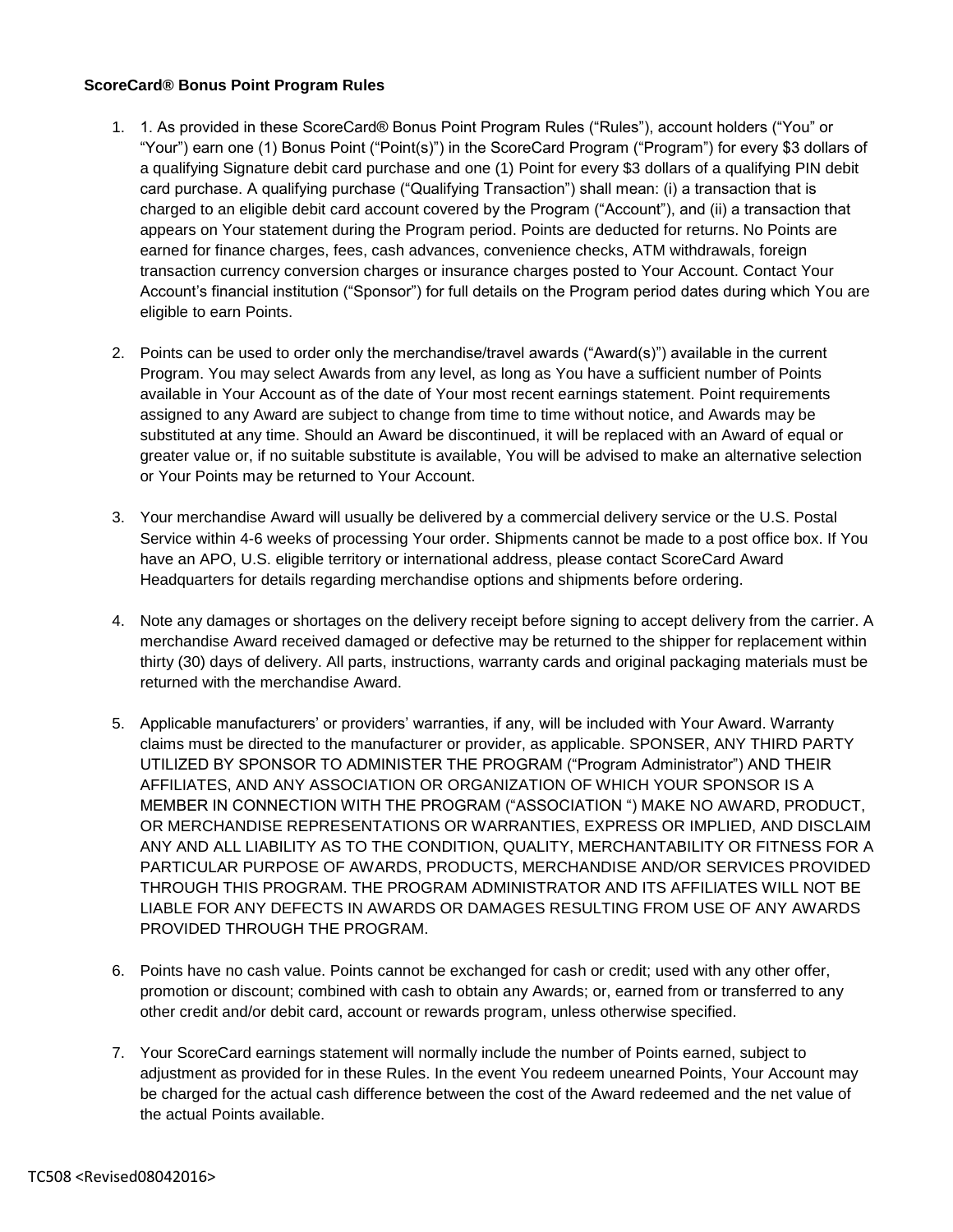- 8. Your Account must be open and in good standing (i.e., not cancelled, terminated by either party or otherwise not available for Your use as a payment method) at the time Your order is received for processing. Sponsor reserves the right to suspend Your participation in the Program until the Account is in good standing.
- 9. Despite the Program's best efforts to ensure accuracy, printing and website errors may occasionally occur. The Program Administrator reserves the right to correct such errors at any time.
- 10. The Program may be modified, suspended or cancelled, and the redemption value of already accumulated Points may be changed, at any time without notice and without restriction or penalty. Changes to the Program may include, but are not limited to, modifications that affect Point accrual and/or expire Points based on the Point term, age and expiration date of the selected options(s). Award orders must be received on or before the Program end and/or Point expiration date. Contact Your Sponsor for details on any current promotions affecting Point accrual or redemption options. Points may be forfeited due to Rules violations. This Program is void where prohibited or restricted by law. You are responsible for any applicable federal, state or local taxes.
- 11. You agree to hold the Program Administrator and its affiliates, any Association and any vendors or other providers associated with the Program harmless if Your Sponsor fails to meet its contractual or other obligations, resulting in Program interruption or termination prior to Your redeeming Your Points or receiving Your Awards. You also agree to hold the Program Administrator and its affiliates, Sponsor and Association harmless if a Program vendor or provider files for bankruptcy, or otherwise goes out of business after You have redeemed Your Points for an Award from the vendor or provider but before You receive or use the Award.
- 12. Certain restrictions may apply to travel certificates, tickets and documents. Travel and other certificates are not exchangeable, refundable, transferrable or redeemable for cash. All travel certificates, tickets and documents will be mailed first class U.S. Mail and will not be replaced in the event of loss, destruction or theft. Your Award will usually be delivered within 4-6 weeks of processing Your order but is not guaranteed. You may request travel certificates, tickets and documents to be delivered by overnight carrier and agree to pay any associated additional delivery fees before shipment. You are responsible for any airline security fees and any surcharges or additional fees that may be imposed by the airlines or aviation authority and You must pay them by permissible credit and/or debit card at the time of the reservation booking. See the Program website for specific travel Award terms and conditions.
- 13. These Rules are subject to change at any time without notice. The most current version of these Rules is available on the Program website. Some Sponsors may choose to add additional local rules and opportunities. Please ask Your Sponsor to see if such local rules are applicable to Your participation in the Program.
- 14. The Program Administrator shall resolve all questions of what constitutes a Qualifying Transaction. All such resolutions or determinations by the Program Administrator are final. The use of Your Account following receipt of these Rules will indicate Your agreement to these Rules.
- 15. If the Rewards Customer elects to link his or her FIS Loyalty participating Payment Card to a fuel providers proprietary rewards program, the accounts will be linked for future Reward Transactions and that Rewards Customer will not have the option to opt-out of combining his/her points balance at the time of each corresponding Reward Transaction. Please refer to the fuel providers own terms and conditions in regards to their proprietary programs.